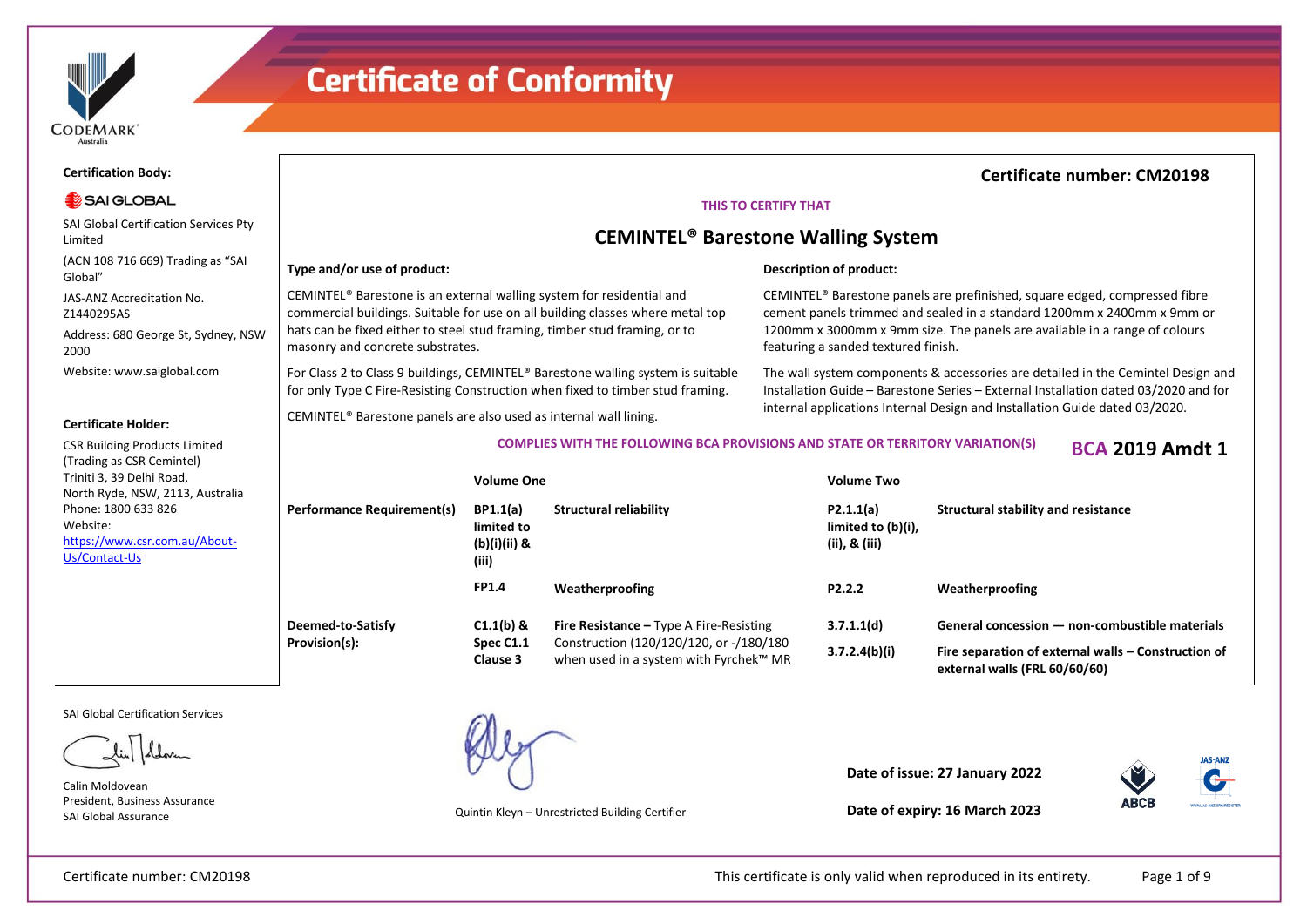

|                           |                                             | plasterboard, refer to the Design and<br>Installation Guide)                      | 3.10.5.0(c)  | Construction in bushfire prone areas |
|---------------------------|---------------------------------------------|-----------------------------------------------------------------------------------|--------------|--------------------------------------|
|                           | $C1.9(e)$ (iv)                              | General concession - Materials deemed to<br>be non-combustible                    |              |                                      |
|                           | C1.10(a)(ii)<br>& Spec<br>C1.10<br>Clause 4 | Fire hazard properties – Wall and ceiling<br>linings                              |              |                                      |
|                           | G5.1 &<br>G5.2                              | Construction in bushfire prone areas - (up<br>to and including BAL 40)            |              |                                      |
| <b>State or territory</b> | <b>NSW G5.2</b>                             | Construction in Bushfire Prone Areas -                                            | NSW 3.10.5.0 | Construction in bushfire prone areas |
| variation(s):             |                                             | Protection.                                                                       | QLD 3.10.5.0 | Construction in bushfire prone areas |
|                           | <b>OLD G5.1</b>                             | <b>Construction in Bushfire Prone Areas -</b><br><b>Construction Requirements</b> |              |                                      |

#### **SUBJECT TO THE FOLLOWING LIMITATIONS AND CONDITIONS AND THE PRODUCT TECHNICAL DATA IN APPENDIX A AND EVALUATION STATEMENTS IN APPENDIX B**

#### **Limitations and conditions:**

- 1. CEMINTEL® Barestone Walling System with Fyrchek™ MR Plasterboard can be used where the required Fire Resistance Levels (FRLs) does not exceed 120/120/120, or -/180/180 as specified in the NCC 2019.1 BCA Volume One specification C1.1. The installation must be in accordance with the relevant details contained within the System Engineering section of Cemintel Design and Installation Guide – Barestone Series – External Installation dated 03/2020 for system No. CSR5874 (FRL 120/120/120) and system No. CSR5349 (120/120/120, or - /180/180). Volume 1 – Class 2 to Class 9 buildings Volume 2 – Class 1 and Class 10(a) buildings
- 2. For Class 2 to Class 9 buildings, CEMINTEL® Barestone walling system is suitable for only Type C Fire-Resisting Construction when fixed to timber stud framing.
- 3. For type C Fire-Resisting Construction, CEMINTEL® Barestone Walling System has not been assessed against the requirements of Specification C1.1 Clause 5.1(c) of a fire wall or an internal wall bounding a sole-occupancy unit or separating adjoining units.
- 4. CEMINTEL® Barestone Walling System achieves a Group Number 1 and Smoke Growth Rate Index (SMOGRARC  $0.2 \text{ m}^2$ s<sup>2</sup>x1000) as determined in accordance with AS 5637.1:2015.
- 5. The following were the only wall wraps assessed against the requirements of C1.9(e)(vi) for sarking-type material:
	- a) Bradford Thermoseal™ Wall Wrap.
	- b) Enviroseal ProctorWrap Commercial Wall (CW).
	- c) Enviroseal ProctorWrap Residential Wall (RW).

**Building classification/s:**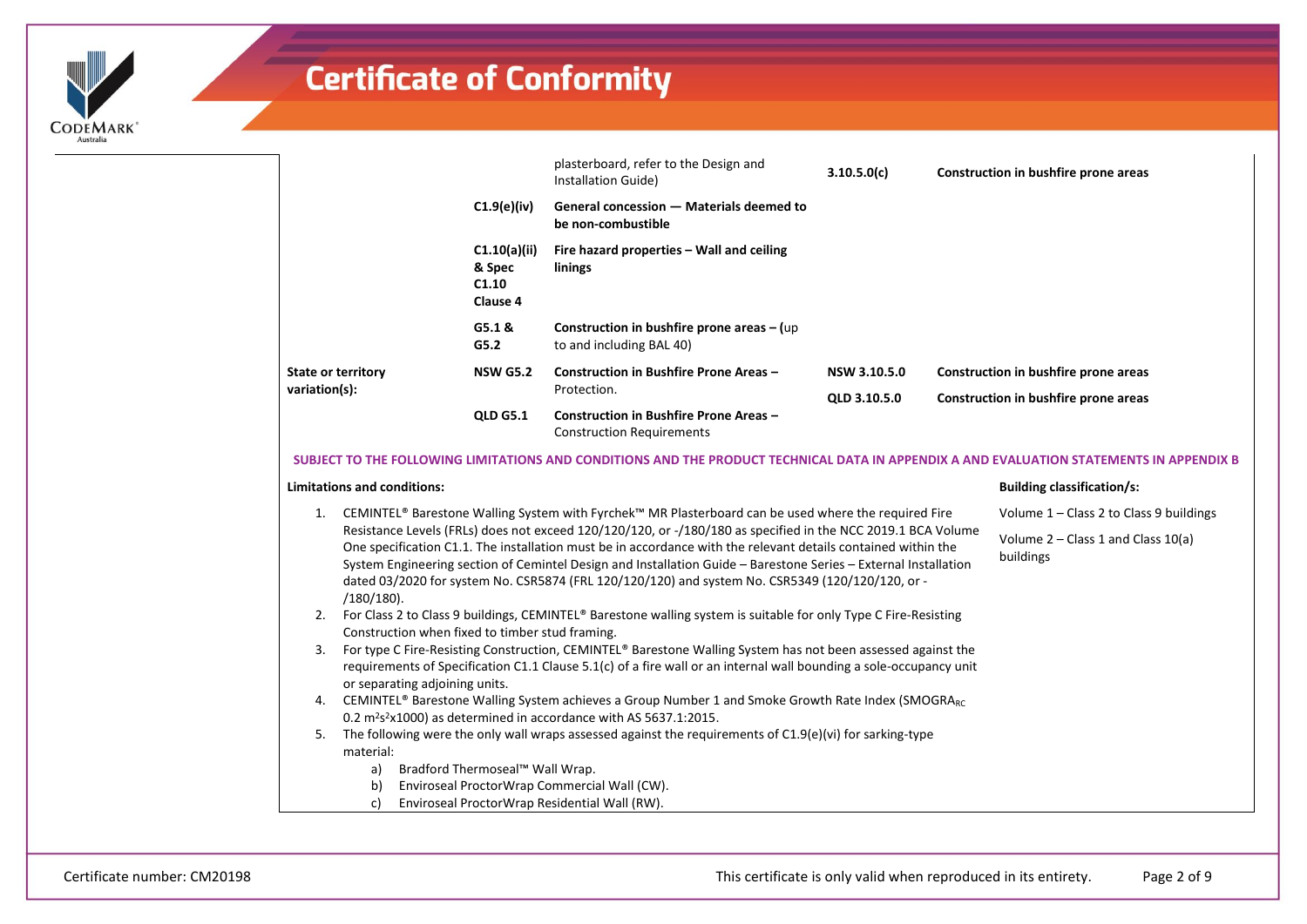

| The following were the only insulations assessed against the requirements of C1.9(a) for non-combustible |                    |  |  |
|----------------------------------------------------------------------------------------------------------|--------------------|--|--|
|                                                                                                          | building elements: |  |  |

- a) 75 Gold Batts R1.5 at 8.76 kg/m<sup>3</sup> density.
- b) 75 Gold Batts R2.0 at  $6.3 \text{kg/m}^3$  density.
- c) 90 Gold Batts R2.0 at 10.5kg/m<sup>3</sup> density.
- d) 90 Gold Batts R2.5 at  $21.2$ kg/m<sup>3</sup> density.
- e) 75 Acoustigard R1.7 at 11.0kg/m<sup>3</sup> density.
- f) 90 Acoustigard R2.2 at 14.0kg/m<sup>3</sup> density.
- g) 90 Acoustigard R2.5 at 20.0kg/m<sup>3</sup> density.
- 7. CEMINTEL® Barestone Walling System shall be used for its intended purpose. For further information on limited applications of the product, refer to Cemintel Design and Installation Guide – Barestone Series as relevant:
	- a) External Installation dated 03/2020.
	- b) Internal Installation dated 03/2020.
- 8. CEMINTEL® Barestone Walling System has been tested for weatherproofing requirements and achieved serviceability limit state wind pressures up to ±2.5kPa water penetration for the cavity system using Cemintel rigid air barrier (typically 6mm thick fibre cement sheet). Construction details and fixing must follow the relevant details contained within the System Engineering section of Cemintel Design and Installation Guide – Barestone Series – External Installation dated 03/2020.
- 9. CEMINTEL® Barestone Walling System has been evaluated for use in all Australian wind zones up to and including N6 and Cyclonic C4 in accordance with AS 4055 and for ultimate wind pressures up to 7.0 kPa under AS 1170.2 including cyclonic zones when fixed to steel framing with Cemintel Rigid Air Barrier.
- 10. CEMINTEL® Barestone Walling System is not certified for either energy efficiency or acoustic performance.
- 11. Site environmental factors such as wind and corrosivity zones need to be considered to determine its suitability for a particular environment.
- 12. CEMINTEL® Barestone Walling System is suitable for use on buildings constructed in accordance with AS 3959:2018 that have a Bushfire Fire Attack Level up to and including BAL 40.
- 13. All flashing including inter-storey junction must be metal flashing.

Scope of certification: The CodeMark Scheme is a building product certification scheme. The rules of the Scheme are available at the ABCB website www.abcb.gov.au. This Certificate of Conformity is to confirm that the relevant requirements of the Building Code of Australia (BCA) as claimed against have been met. The responsibility for the product performance and its fitness for the intended use remain with the certificate holder. The certification is not transferrable to a manufacturer not listed on Appendix A of this certificate.

**Disclaimer:** The Scheme Owner, Scheme Administrator and Scheme Accreditation Body do not make any representations, warranties or guarantees, and accept no legal liability whatsoever arising from or connected to, the accuracy, reliability, currency or completeness of any material contained within this certificate; and the Scheme Owner, Scheme Administrator and Scheme Accreditation Body disclaim to the extent permitted by law, all liability (including negligence) for claims of losses, expenses, damages and costs arising as a result of the use of the product(s) referred to in this certificate.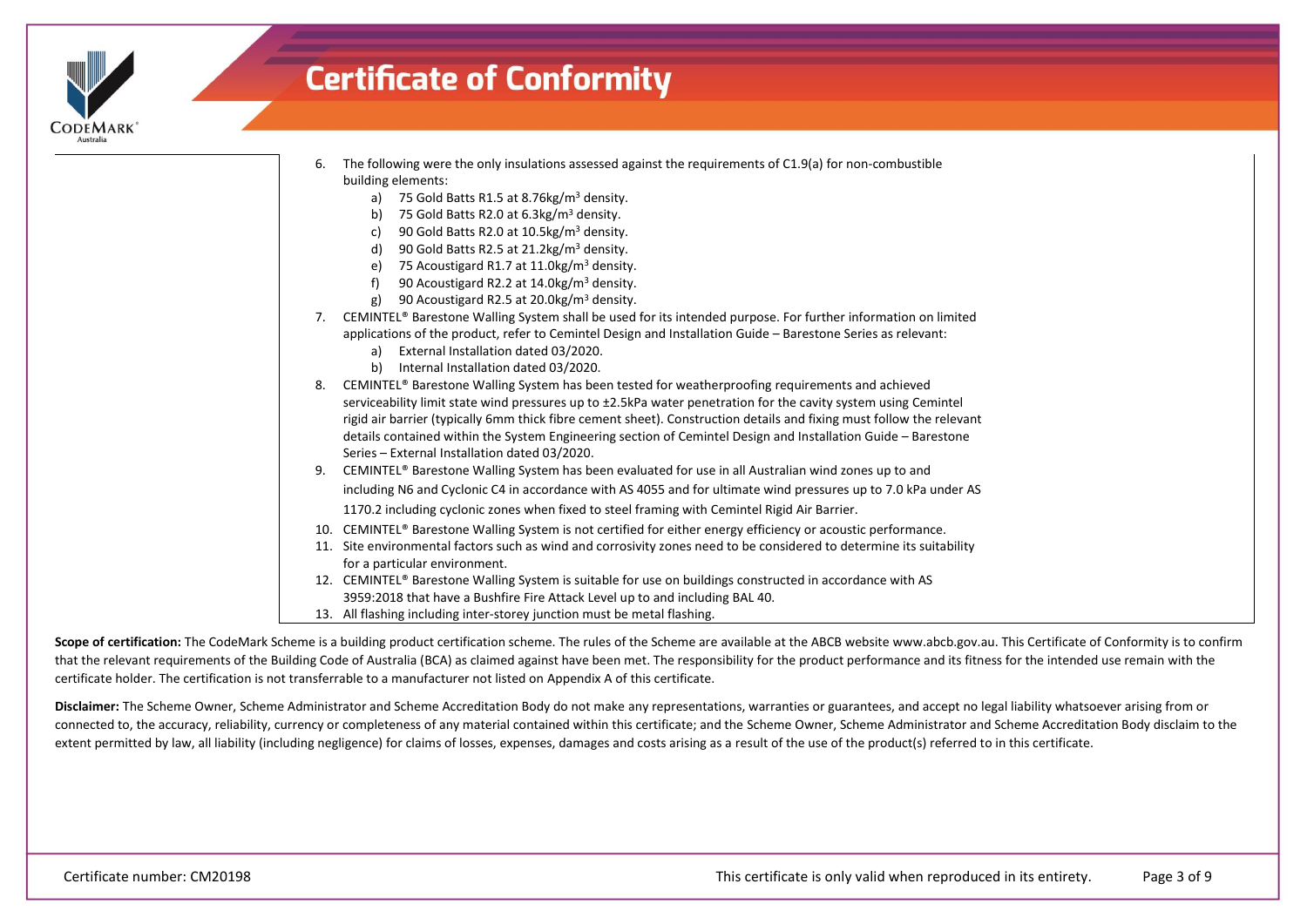**CODEMARK** Australia

**APPENDIX A – PRODUCT TECHNICAL DATA**

#### **A1 Type and intended use of product**

Refer to Page 1 of this certificate.

#### **A2 Description of product**

Refer to Page 1 of this certificate and the below diagrams.

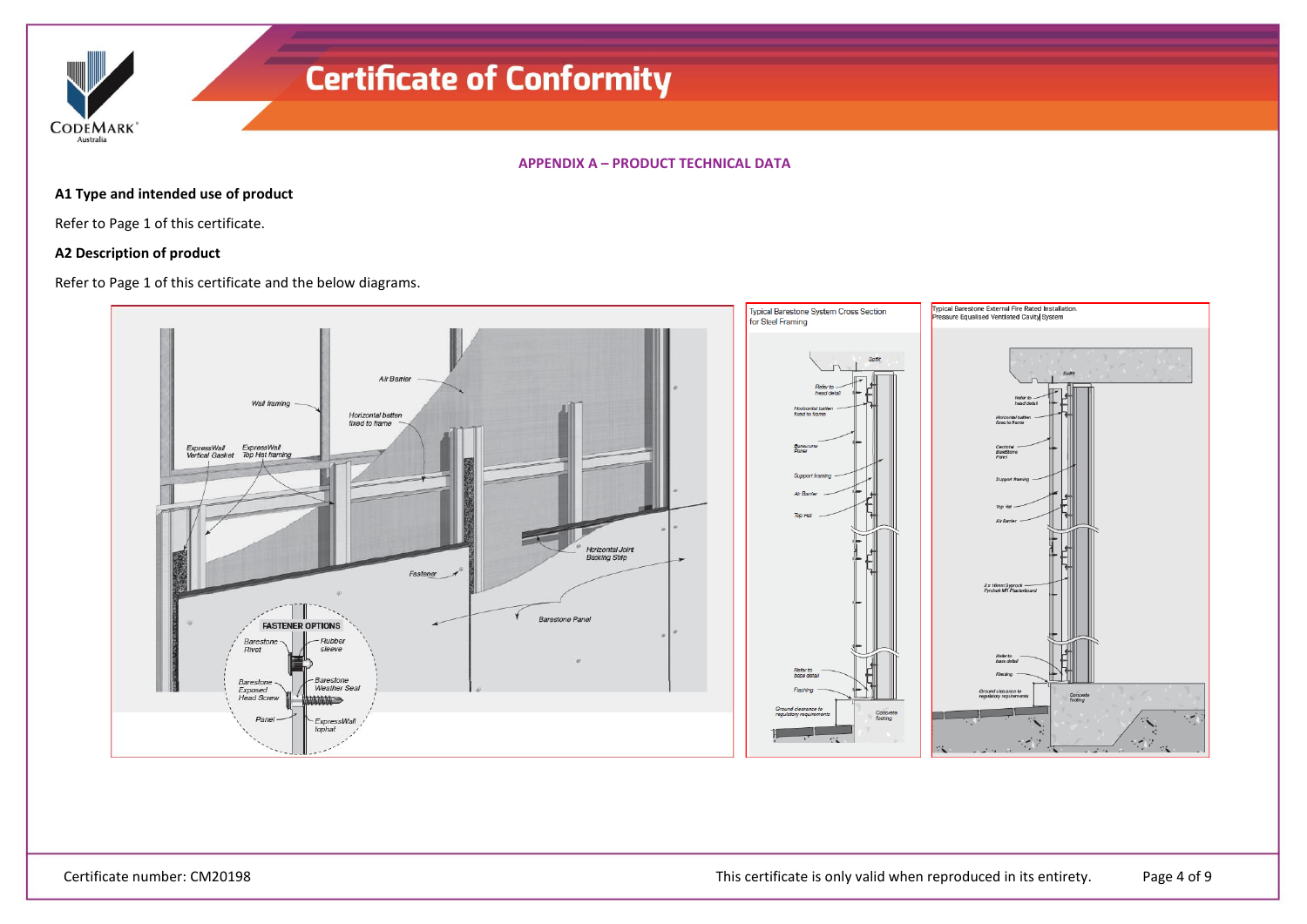

#### **A3 Product specification**

Below are some physical properties of fibre cement and system specifications.

| <b>Property</b>                                             | <b>Specification</b>                                                                                                                                                        | <b>Manufacturing</b><br><b>Tolerance</b> |                    | <b>Relevant</b><br><b>Standard</b>     |
|-------------------------------------------------------------|-----------------------------------------------------------------------------------------------------------------------------------------------------------------------------|------------------------------------------|--------------------|----------------------------------------|
| Panel Width                                                 | 1200mm                                                                                                                                                                      | $+0/ - 2.0$ mm                           |                    | AS 2908.2                              |
| Panel Length                                                | 2400 and 3000mm                                                                                                                                                             | $+0/-2.0$ mm                             |                    | AS 2908.2                              |
| <b>Panel Thickness</b>                                      | <b>9mm</b>                                                                                                                                                                  | $+0.45/ - 0mm$                           |                    | AS 2908.2                              |
| Panel Weight (EMC)                                          | 17.8 <sub>kg</sub> /m <sup>2</sup>                                                                                                                                          |                                          |                    | AS 2908.2                              |
| Fire Resistance Level (FRL)<br><b>Bushfire Construction</b> | Up to 120/120/120, -/180/180 when used in a<br>system with Gyprock fire grade plasterboard                                                                                  |                                          | the "The Red Book™ |                                        |
|                                                             |                                                                                                                                                                             |                                          |                    | Refer to System Engineering section or |
|                                                             | BAL 40 (Construction for Bushfire Attack<br>Level 40 for an external wall)                                                                                                  |                                          | AS 3959 - 8        |                                        |
| Weatherproofing                                             | Suitable for a serviceability wind pressure<br>of +2.50 kPa when installed as a pressure<br>equalised system.                                                               |                                          | AS 4284            |                                        |
| Wind actions<br>(including Cyclonic)                        | Suitable for ultimate wind loads up to<br>7.0 kPa with Cemintel Rigid Air Barrier,<br>including cyclonic conditions, and up to<br>2.5 kPa with Enviroseal ProctorWrap CW-IT |                                          | AS 4040.3          |                                        |

#### **A4 Manufacturer and manufacturing plant(s)**

#### **A5 Installation requirements**

Refer to Page 3 of this certificate and the following:

- 1. Cemintel Design and Installation Guide Barestone Series External Installation dated 03/2020.
- 2. Cemintel Design and Installation Guide Barestone Series Internal Installation dated 03/2020.

#### **A6 Other relevant technical data**

- Technical Datasheets for Bradford Thermoseal™ Wall Wrap, Enviroseal ProctorWrap (CW) Wall Wrap, and Enviroseal ProctorWrap (RW) Wall Wrap with nominal thickness <1.0mm for all three products.
- Technical Datasheet for Bradford Acoustigard partition rolls.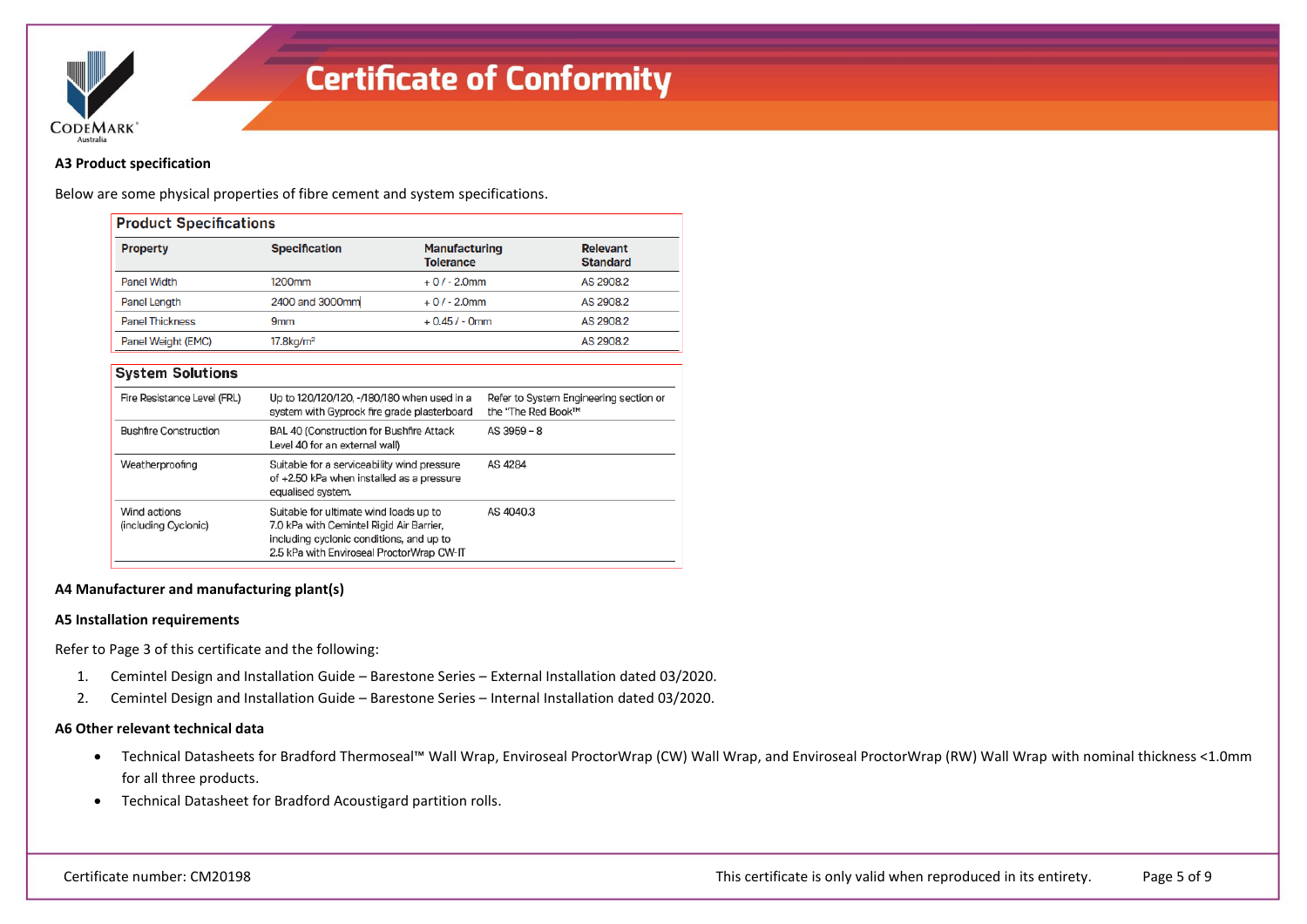

**APPENDIX B – EVALUATION STATEMENTS**

#### **B1 Evaluation methods**

The system has been assessed as complying with the identified Performance Requirements of the NCC 2019 amdt 1 BCA Volumes 1 and 2. This involved a review of product specifications, test reports, installation manuals, and associated documentation.

#### **1. Structural assessment:**

• Volumes 1 & 2 – A2.2(2) / A5.2(1)(d) & (e) – A report issued by an Accredited testing Laboratory – Cyclone Testing Station, James Cook University (NATA accreditation No. 14937) and a report from a professional engineer.

#### **2. Weatherproofing assessment:**

• Volumes 1 & 2 – A2.2(2) / A5.2(1)(d) & (e) – A report issued by an Accredited testing Laboratory – Ian Bennie and Associates (NATA accreditation No. 2371) and a report from an appropriately qualified person.

#### **3. Fire Resistance assessment:**

• Volumes 1 & 2 – A2.3(2) / A5.2(1)(d) – An assessment report issued by an Accredited testing Laboratory – BRANZ Ltd (IANZ accreditation No. 37).

#### **4. Non-Combustibility (General Concessions):**

#### **A. Sarking-type material**

- Volumes 1 & 2 A2.3(2) / A5.2(1)(d) A report issued by an Accredited testing Laboratory Insulation Research Laboratory (NATA accreditation No. 993).
- Volumes 1 & 2 A2.3(2) / A5.2(1)(d) A report issued by an Accredited testing Laboratory AWTA Product Testing (NATA accreditation No. 1356).

#### **B. Insulation material**

- Volumes 1 & 2 A2.3(2) / A5.2(1)(e) An assessment report from an appropriately qualified person CSIRO.
- Volumes 1 & 2 A2.2(2) / A5.2(1)(d) A report issued by an Accredited testing Laboratory Insulation Research Laboratory (NATA accreditation No. 993).

#### **5. Fire Hazard Properties assessment:**

- Volume 1 A2.3(2) / A5.2(1)(e) An assessment report from an appropriately qualified person Warrington Australia Pty Ltd.
- Volume 1 A2.3(2) / A5.2(1)(d) A report issued by an Accredited testing Laboratory Insulation Research Laboratory (NATA accreditation No. 993).
- Volume 1 A2.3(2) / A5.2(1)(d) A report issued by an Accredited testing Laboratory AWTA Product Testing (NATA accreditation No. 1356).

#### **6. Resistance to Bushfire Attack assessment:**

• Volumes 1 & 2 – A2.3(2) / A5.2(1)(f) – Another form of documentary evidence (assessment against specifications in referenced document – AS 3959:2018).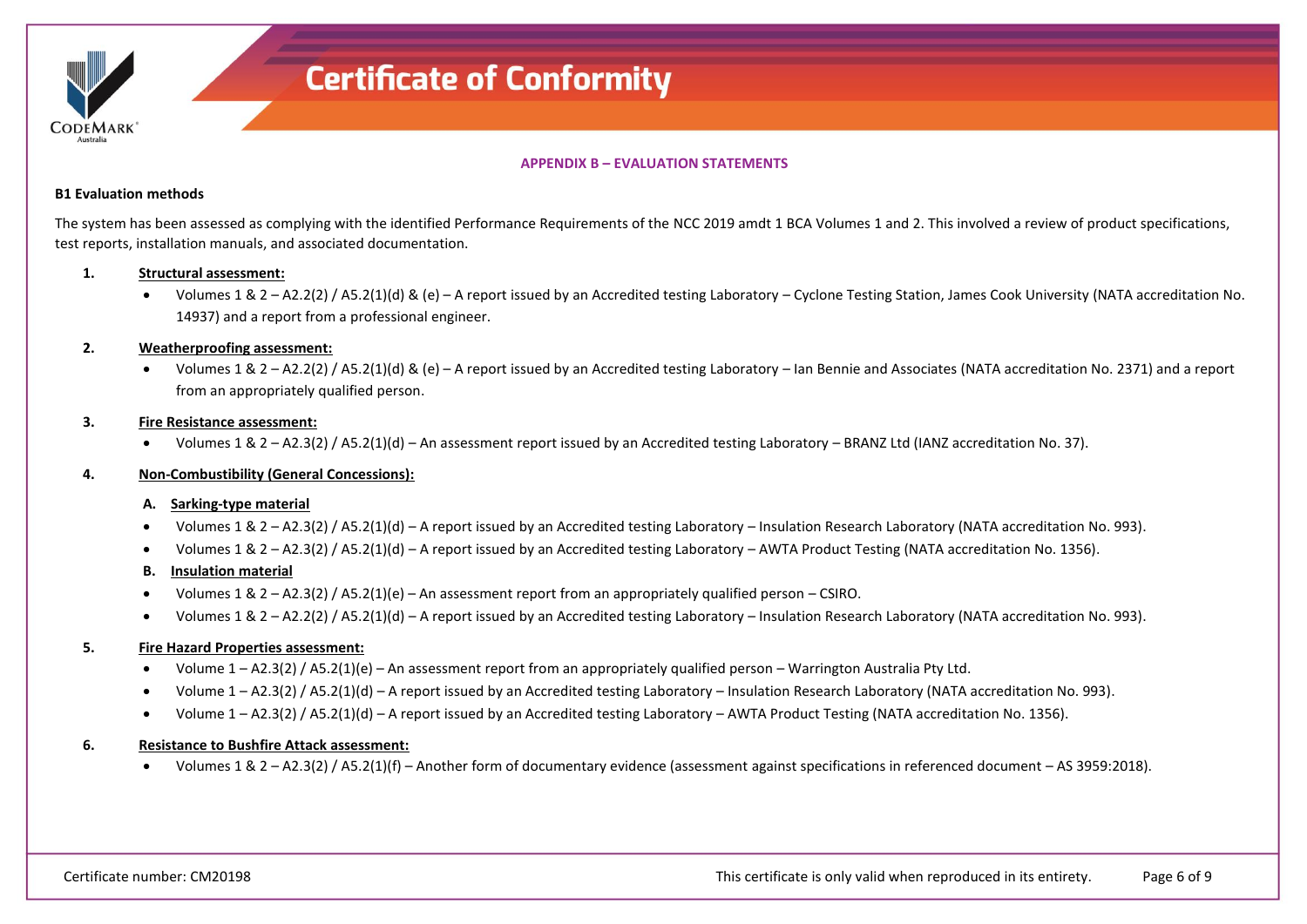

#### **B2 Reports**

| <b>Evaluation methods</b>                  | <b>Related Supporting Evidence as listed below</b> |
|--------------------------------------------|----------------------------------------------------|
| <b>Structural Assessment</b>               | Numbers 1, 2, 3, 4, & 5                            |
| <b>Weatherproofing Assessment</b>          | Numbers 6 & 7                                      |
| Fire Resistance assessment                 | Numbers 8 & 9                                      |
| Non-Combustibility (General Concession)    | Numbers 10, 11, 12, 13, & 14                       |
| Fire Hazard Properties assessment          | Numbers 10, 11, 12, & 15                           |
| <b>Resistance to Bushfire Construction</b> | Number 16                                          |
| assessment                                 |                                                    |

#### **Structure**

**1. Test Report from a NATA accredited testing laboratory (Accreditation No: 14937) for Connection Testing Cyclic Simulated Wind Load Strength Testing and Assessment of the Cyclic Wind Load Capacity of CSR Cemintel Creative Façade System from James Cook University, Report No. TS1055 Revision A (dated: 26 April 2017).** *This document contains the test results of a Cemintel Creative Façade (8mm & 9mm nominal thickness) sample for resistance to simulated cyclic wind load, carried out in accordance* 

*with AS 4040.3.*

**2. Test Report from a NATA accredited testing laboratory (Accreditation No: 14937) for Assessment of the Cyclonic Wind Load Capacity of CSR ExpressWall Façade System from James Cook University, Report No. TS584 (dated 4 August 2003).**

*This document contains the test results of a Cemintel Creative Façade (9mm nominal thickness) sample for resistance to simulated cyclic wind load, carried out in accordance with AS 4040.3. Reappraisal Test Report Summary from a NATA accredited testing laboratory (Accreditation No: 14937) for Assessment of the Cyclonic Wind Load Capacity of CSR Express Wall Façade System from James Cook University, Report No. TS584 (dated 31 December 2016). This document contains the re appraisal test results of a CSR ExpressWall Façade (9mm nominal thickness) sample for resistance to simulated cyclic wind load, carried out in accordance with AS 4040.3.*

### **3. Certification of CSR ExpressWall Façade System by David Beneke Consulting, Report 2013-28-LO-1001 Revision 9 (dated 28 June 2019).**

*This document certifies the maximum top hat spans and spacings of ExpressWall façade system (with either ExpressWall panels or Barestone pre-coated panels) in accordance with normal engineering practice and principals, test methods and the relevant Australian Standards.*

#### **4. Durability opinion of CSR ExpressWall Metal Components from Branz, Report No. DZ0073 (dated 20 September 2004).**

*This document contains the opinion of the likely resistance of the ExpressWall system components in relation to durability and Category 4 (Severe Marine) or less, for a minimum service life of 15 years.*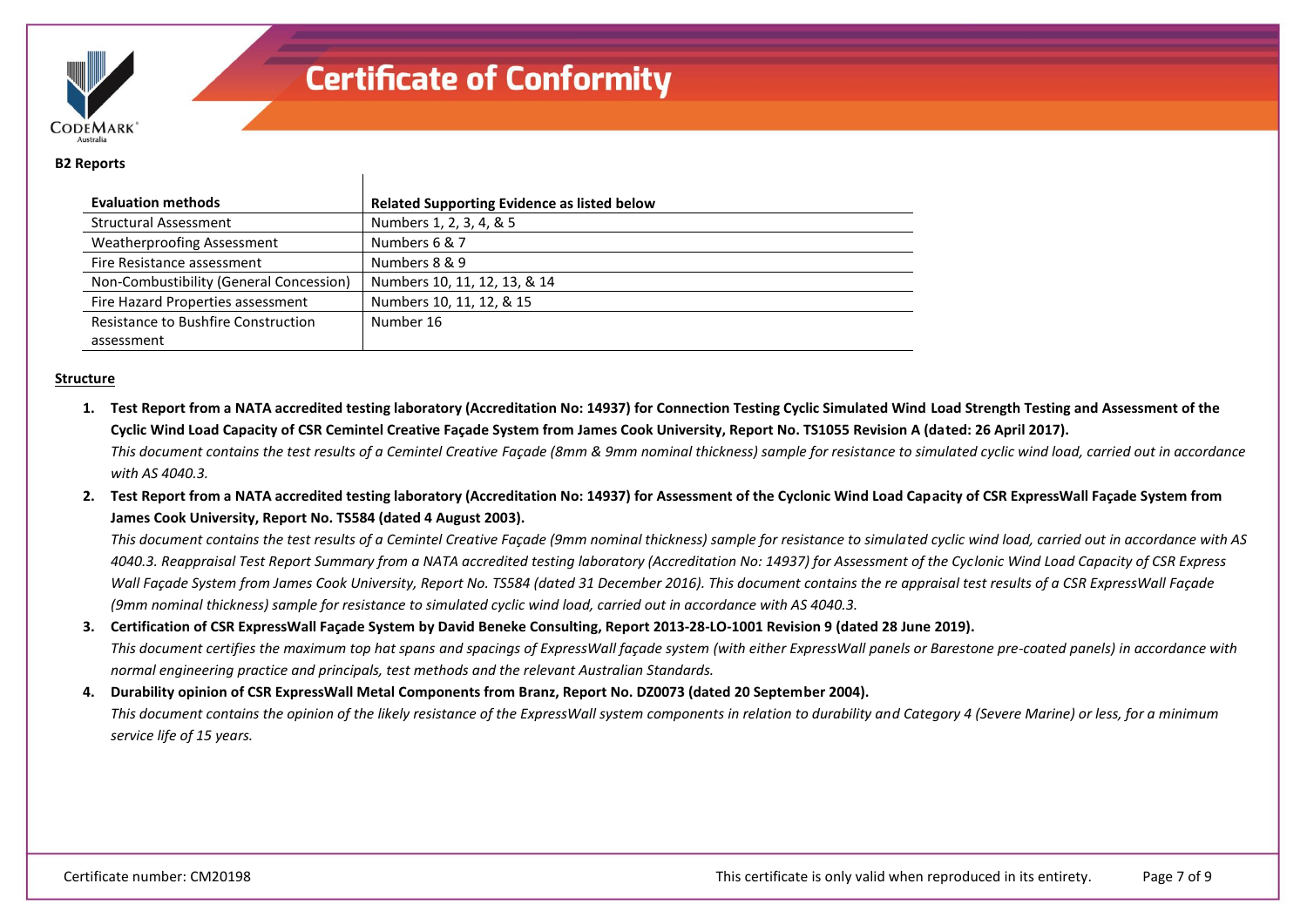

**5. Test Report for Simulated Wind Load Component Testing of Screws used in CSR ExpressWall Façade System from James Cook University, Report No. TS923 (dated 9 October 2013).**

*This report provides an assessment for the capacity of the screw connections used in the CSR ExpressWall Façade system by undertaking cyclic pull-out load testing on the exposed head screw connections between the fibre cement cladding and the supporting battens.*

#### **Weatherproofing**

**6. Test Report for Air Infiltration, Water Penetration and Structural ULS of Cemintel Creative Façade System, Report No. 2016-108-S1 (dated 24 February 2017 amended 28 March 2017).**

*This document contains the test results of the Cemintel Creative Façade System for Water Penetration, carried out in accordance with AS 4284:2008.*

**7. Report from AECOM consultancy advice pertaining to the Cemintel Creative Facade System (for various rain screen materials including Barestone) (dated 07 June 2019).** *This advice confirms the compliance of this product with AS 4284:2008, based on the test results of Report No. 2016-108-S1, by Ian Bennie and Associates.*

#### **Fire Resistance**

- **8. Test Report for Fire Resistance of CSR Steel Framed Wall Systems from Branz, Report No. FAR 2357 Issue 12 (dated: 06 July 2017).** *This document contains the test results of the CSR steel framed system for resistance to fire, carried out in accordance with AS 1530.4:2014.*
- **9. Test Report for Fire Resistance of CSR Timber Framed Walls from Branz, Report No. FAR 2303 Issue 3 (dated: 24 December 2015).** *This document contains the test results of the CSR timber framed system for resistance to fire, carried out in accordance with AS 1530.4:1997.*

#### **Non-Combustibility (General Concession)**

- **A. Sarking-type material**
	- **10. Test Report for Flammability Index of Bradford Thermoseal™ Wall Wrap from Insulation Research Laboratory, Report No. NR-17201 (dated: 1 May 2017).** *The report provides the results to testing to AS1530.2:1993 and returns a result of Flammability index 1 for the Bradford Thermoseal wall wrap.*
	- **11. Test Report for Flammability Index of Enviroseal ProctorWrap (CW) Wall Wrap from AWTA, test No. 16-006359 (dated: 12 December 2016).** *The report provides the results to testing of Proctorwrap commercial wall (CW) for AS1530.2:1993 and returns a result of flammability index of 1.*
	- **12. Test Report for Flammability Index of Enviroseal ProctorWrap (RW) Wall Wrap from AWTA, test No. 17-000553 (dated: 17 February 2017).** *The report provides the results to testing of Proctorwrap residential wall (RW) for AS1530.2:1993 and returns a result of flammability index of 1.*